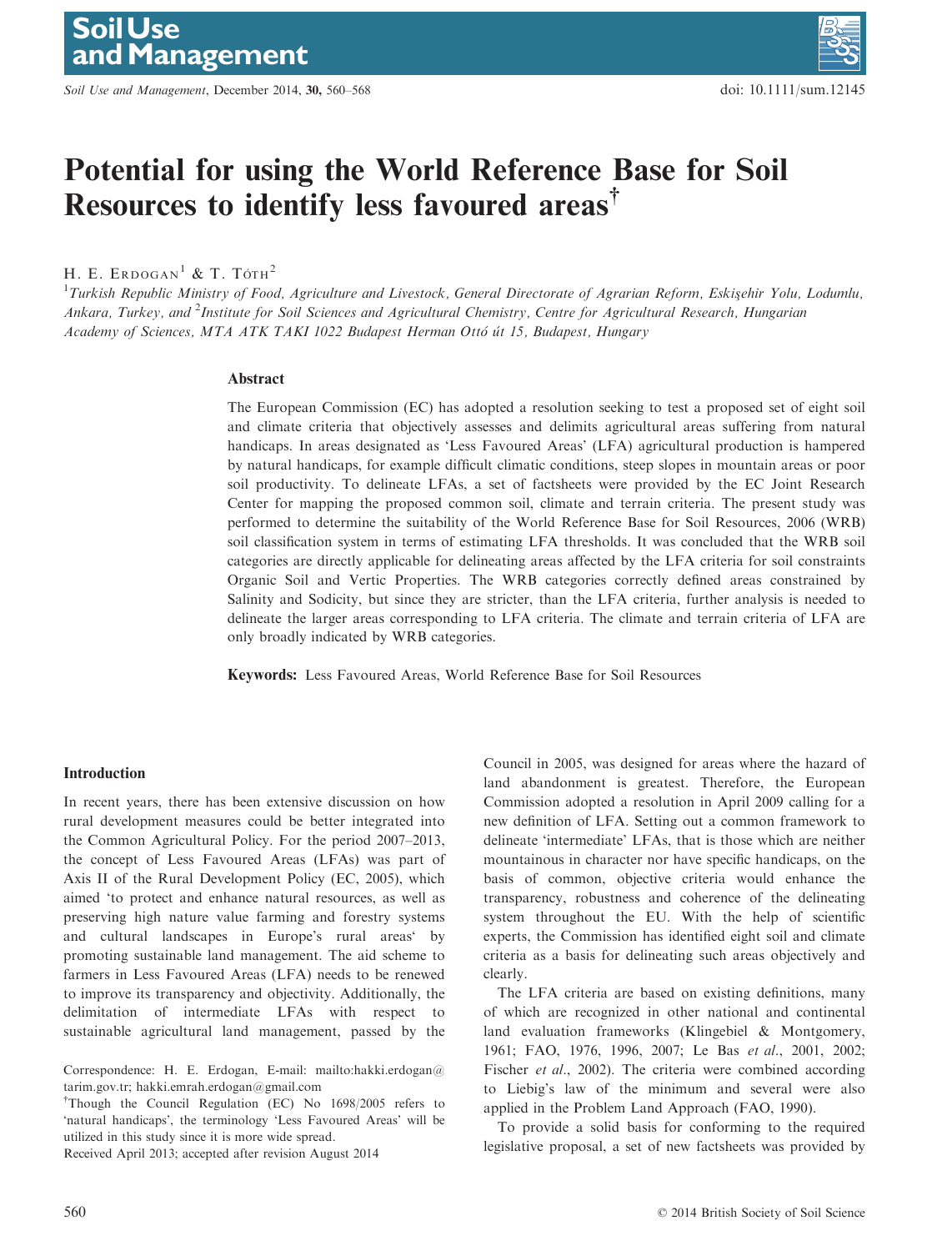the Joint Research Center (Van Orshoven et al., 2008 and later updated as Van Orshoven et al., 2012) for mapping the proposed common soil, climate and terrain criteria for LFA. Table 1 lists the criteria, their definitions and their respective threshold values.

The soil data available to the Commission at the pan-European level are not sufficiently detailed to simulate the application of the proposed common criteria on a community scale. For an overview of the spatial distribution of the constraints (Boettcher et al., 2008) used three open databases. Soil data were extracted from the European Soil Data Base (http://eusoils.jrc.ec.europa.eu/esdb\_archive/ ESDB/Index.htm), climate data were obtained from the JRC MARS Database (http://www.marsop.info) and Terrain data from SRTM 100 DEM (http://www.cgiar-csi.org/data/srtm-90m-digital-elevation-database-v4-1#methodology). These databases are not detailed enough for the settlement-wise

delineation of less favoured areas inside member states. The guidelines (Eliasson et al., 2010) recommend that Member States make use of the most suitable soil and land data available. However, national data are not homogeneous, and a common framework could only be achieved through harmonization. So it is necessary for each national dataset to be searched to find areas that correspond to the respective soil criterion. When the required soil characteristics are not present in the national soil dataset, one option could be to deduce their values on the basis of soil classes, which implicitly provide a great deal of information on soil properties.

The World Reference Base for Soil Resources (WRB) aims to provide a simple way of identifying, characterizing and naming major types of soils, acting as a common denominator for the comparison of national systems (Nachtergaele et al., 2000). The diagnostic features applied by

Table 1 Soil, climate and terrain criteria for classifying land according to its suitability for generic agricultural activity. Threshold values indicate agricultural areas with severe natural handicap to agriculture

| Criterion                             | Definition                                                                                                                    | Threshold                                                                                                                                                                                        |
|---------------------------------------|-------------------------------------------------------------------------------------------------------------------------------|--------------------------------------------------------------------------------------------------------------------------------------------------------------------------------------------------|
| Climate                               |                                                                                                                               |                                                                                                                                                                                                  |
| Low temperature                       | Length of Growing Period (number of days) defined by<br>number of days with daily average temperature $>5$ °C<br>$(LGPt5)$ OR | $\leq$ 180 days                                                                                                                                                                                  |
|                                       | Thermal-time sum (degree-days) for Growing Period<br>defined by accumulated daily average temperature $>5$ °C                 | $\leq$ 1500 degree-days                                                                                                                                                                          |
| <b>Dryness</b>                        | Ratio of the annual precipitation (P) to the annual<br>potential evapotranspiration (PET)                                     | $P/PET \leq 0.5$                                                                                                                                                                                 |
| Climate and soil                      |                                                                                                                               |                                                                                                                                                                                                  |
| Excess soil moisture<br>Soil          | Number of days at or above field capacity                                                                                     | $\geq$ 230 days                                                                                                                                                                                  |
| Limited soil drainage                 | Areas which are water logged for a significant part of the<br>year                                                            | Wet within 80 cm from the surface for over 6 months,<br>or wet within 40 cm for over 11 months ORPoorly or<br>very poorly drained soil ORGleyic colour pattern<br>within 40 cm from the surface  |
| Unfavourable texture<br>and stoniness | Relative abundance of clay, silt, sand, organic matter<br>(weight $\%$ ) and coarse material (volumetric $\%$ ) fractions     | $\geq$ 15% of topsoil volume is coarse material, including<br>rock outcrop, boulder OR<br>Topsoil texture class of sand, loamy sand defined as:<br>$silt\% + (2 * clay\%) \leq 30\% \text{ OR }$ |
|                                       |                                                                                                                               | Topsoil texture class is heavy clay $(\geq 60\%$ clay) OR<br>Organic soil (organic matter $\geq 30\%$ ) of at least 40 cm<br><b>OR</b>                                                           |
|                                       |                                                                                                                               | Topsoil texture class of clay, silty clay, sandy clay and<br>vertic properties within 100 cm of the soil surface                                                                                 |
| Shallow rooting depth                 | Depth (cm) from soil surface to coherent hard rock or<br>hard pan                                                             | $\leq$ 30 cm                                                                                                                                                                                     |
| Poor chemical properties              | Presence in topsoil of salts, exchangeable sodium,<br>excessive acidity                                                       | Salinity: $\geq$ 4 deci-Siemens per meter (dS/m) OR<br>Sodicity: ≥6 Exchangeable Sodium Percentage (ESP)<br><b>OR</b>                                                                            |
|                                       |                                                                                                                               | Soil Acidity: $pH \le 5$ (in water)                                                                                                                                                              |
| Terrain                               |                                                                                                                               |                                                                                                                                                                                                  |
| Steep slope                           | Change of elevation with respect to planimetric distance<br>$(\frac{0}{0})$                                                   | $\geq 15\%$                                                                                                                                                                                      |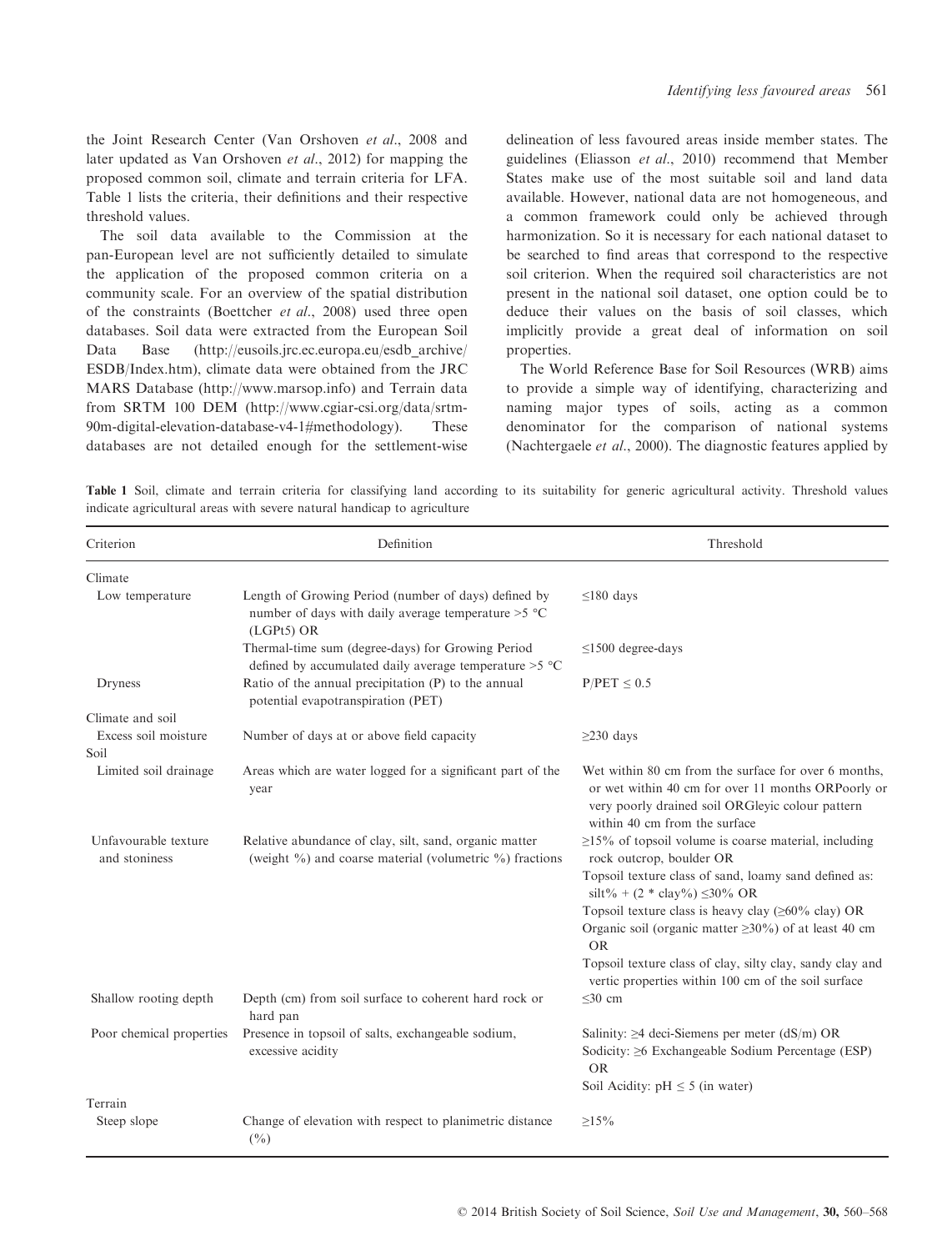the WRB to distinguish soil categories are also used by several national classification systems, but the definitions and thresholds of the diagnostic features are often different. The first official version of the WRB was released at the 16th World Congress of Soil Science at Montpellier, France (FAO/ISRIC/ISSS, 1998). It was endorsed and adopted as the International Union of Soil Sciences (IUSS) standard for soil correlation and international communication. After 8 yrs of intensive worldwide testing and data collection, the second version of WRB was published in 2006 (IUSS Working Group WRB, 2006). The system has contributed to the understanding of soil science in the public debate and in the scientific community and has been used extensively. The WRB classification scheme was shown to be at least moderately correlated with soil-forming factors (climate, parent material and topography) and maintains an appropriate balance between soil management and soil genesis factors in its underlying principles (Gray et al., 2011).

No studies have yet been performed to investigate the relationship between the delineation criteria for LFAs and the threshold values of the WRB soil class definitions. WRB is the most widespread correlation scheme in the EU, and its use is supported by the European Soil Bureau and the European Confederation of Soil Science Societies. There is thus an obvious need to check how useful the WRB categories are for the delineation of LFA areas. The aim of this study was to correlate the suggested LFA criteria with WRB thresholds and more specifically, to investigate the suitability of WRB soil definitions for estimating LFA thresholds.

As the definition of LFA criteria was an ongoing process until very recently, the most recently published versions (Van Orshoven et al., 2008, 2012)<sup>1</sup> were considered in the present work.

#### Method

All LFA criteria were considered and their threshold values were compared with WRB elements, diagnostic criteria for horizons and the description of the reference soil (Figure 1).

First, each LFA criterion was interpreted from the point of view of agricultural production and soil formation. The WRB handbook was searched to determine whether the concept of that particular LFA constraint was part of the classification or not. When soil formation was used as a mental guide, a reply was sought to the question: what conditions lead to the appearance of a specific criterion? Criteria with a clearly defined geographical extension were conceptually redefined by the logic of soil formation. Maps of each criterion (Boettcher et al., 2008) were then visually

1 A political agreement was reached on these criteria on 26th June 2013.

compared with the Soil Atlas of Europe, European Soil Bureau Network European Commission (2005) to find alternative proxies.

Secondly, the WRB (2006) handbook was searched for the occurrence of the criterion, possible proxies or other closely related properties.

Thirdly, when the criterion or its proxy was identified in the WRB handbook, in the diagnostic criteria of the horizons, the keys and the descriptions to the reference soil groups threshold values were searched.

According to goodness of match between the LFA and WRB threshold values, four classes were distinguished: (i) WRB thresholds and LFA criteria indicate the same process, (ii) WRB thresholds are less strict than LFA thresholds, (iii) WRB has a stricter thresholds than LFA and (iv) WRB and LFA thresholds match perfectly.

As an example, in estimating the LFA Limited Soil Drainage criterion, 'gleying process' was considered as the 'occurrence of the concept' and 'gleyic colour pattern' as 'related properties'. The thresholds in the diagnostic criteria of the horizons, the keys and the descriptions for the reference soil groups were then analysed and finally Gleysols was found to be associated with the drainage criteria of LFA. The correlation between the WRB and LFA thresholds was classified in the category 'indicates same process'. Both Limited Soil Drainage criterion and Gleysols are associated with the lack of gaseous phase in soils. But their threshold values are different.

The categories 'WRB has a stricter thresholds than LFA' and 'WRB and LFA thresholds match perfectly' were considered to be directly applicable for the delineation of LFA areas.

### Results and discussion

Correlations between the thresholds used to delineate LFA and WRB soil categories are listed in Table 2. The WRB thresholds are the limits of taxonomical units; they focus on identifying distinct categories of soils based on properties which are measurable and/or observable in the field. On the other hand, LFA identifies areas where cultivation is barely profitable based on measurable environmental conditions and on numerical thresholds established from the results of long-term cultivation. The results revealed links between these different standpoints of LFA and WRB.

#### Low temperature

Low temperature limits crop growth and development due to its impact on photosynthesis and the time of leaf appearance (Table 1). This criterion was defined in the LFA system as the condition in which crop performance is limited by temperature during the growing period, which is not long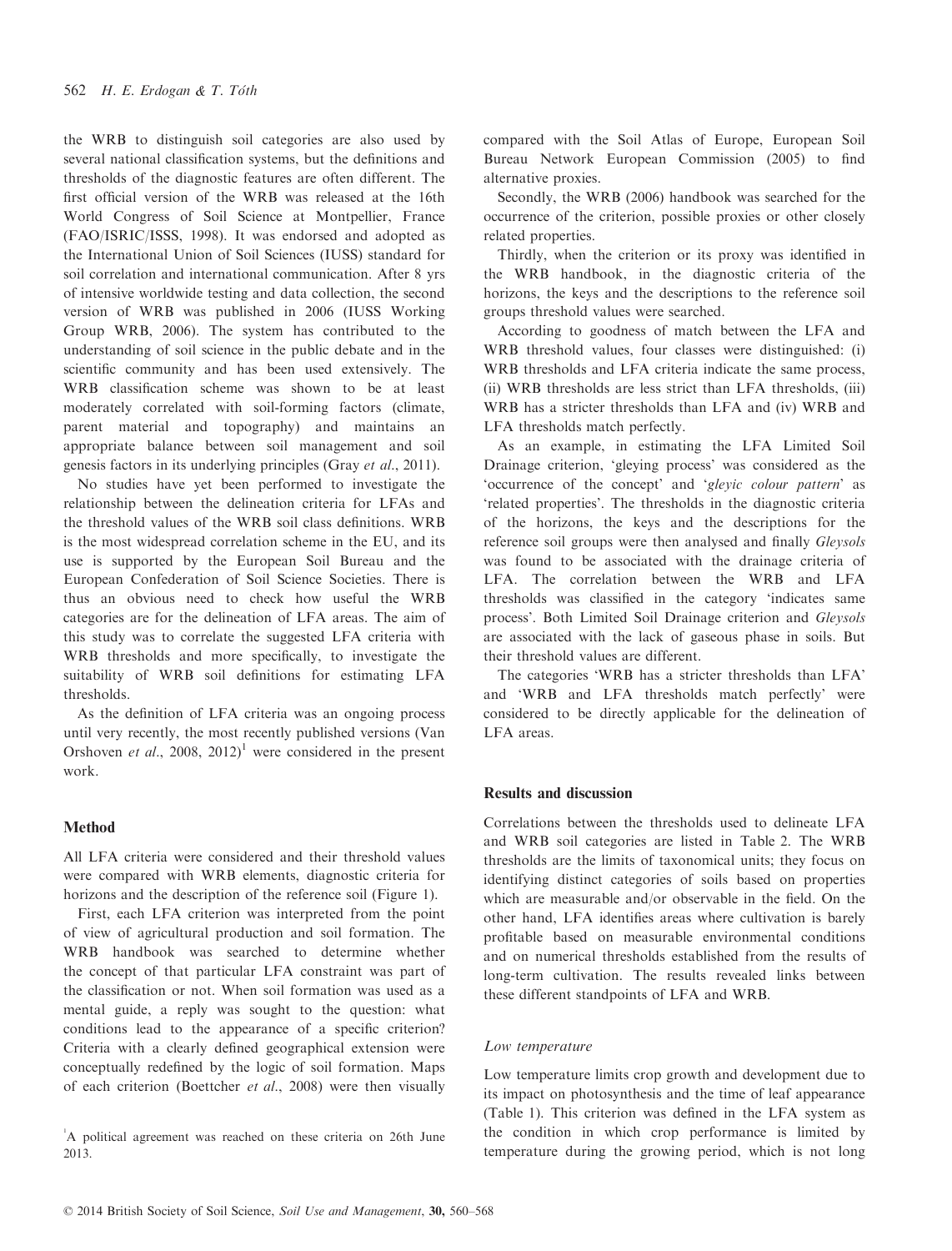

Figure 1 Flow chart of the methodological approach.

enough for normal plant growth and development. The concepts of thermal-time sums (TSb, degree C days) or length of growing period (LGPt, days) were suggested to assess Low Temperature criteria. The length of the growing period (LGPt5), that is the number of days with a daily average temperature (Tavg) above 5 °C, is calculated for each year. LGPt5 characterizes the days on which temperatures are conducive to crop growth. Thermal-time sums above a base temperature (Tb) of  $5^{\circ}$ C (TS5) are calculated for each year by accumulating the difference between the daily Tavg and Tb values. The calculated values of LGPt5 and TS5 are then compared with the reference thresholds for severely limiting conditions shown in Table 1.

Since the WRB soil classification system does not consider climatic temperature values as a key to reference soil groups, the LFA thresholds for Low Temperature could not be assessed directly from the WRB classification except for Cryosols and Cryic Horizon (Table 2). However, the distribution and environmental description of these soil groups help to pinpoint areas affected by Low Temperature. Albeluvisols were found to be one such soil group due to the fact that they occur in a climate which is boreal with cold winters. Some Albeluvisols are located in continental regions of north-east Europe where permafrost was experienced in the Pleistocene. Histosols were also relevant soils, as they have organic material starting at the soil surface, immediately overlying ice in arctic and subarctic regions. Although they may also be found in the temperate and tropical climate zones, most Histosols are formed in cold regions and in cool mountainous areas. In the case of the Low Temperature criterion, the WRB classification therefore indicates the same process (Table 2).

#### Dryness

Dryness indices, such as the Aridity Index of the LFA system, express numerically the -severity of regular water stress at a location. The main use of this index is to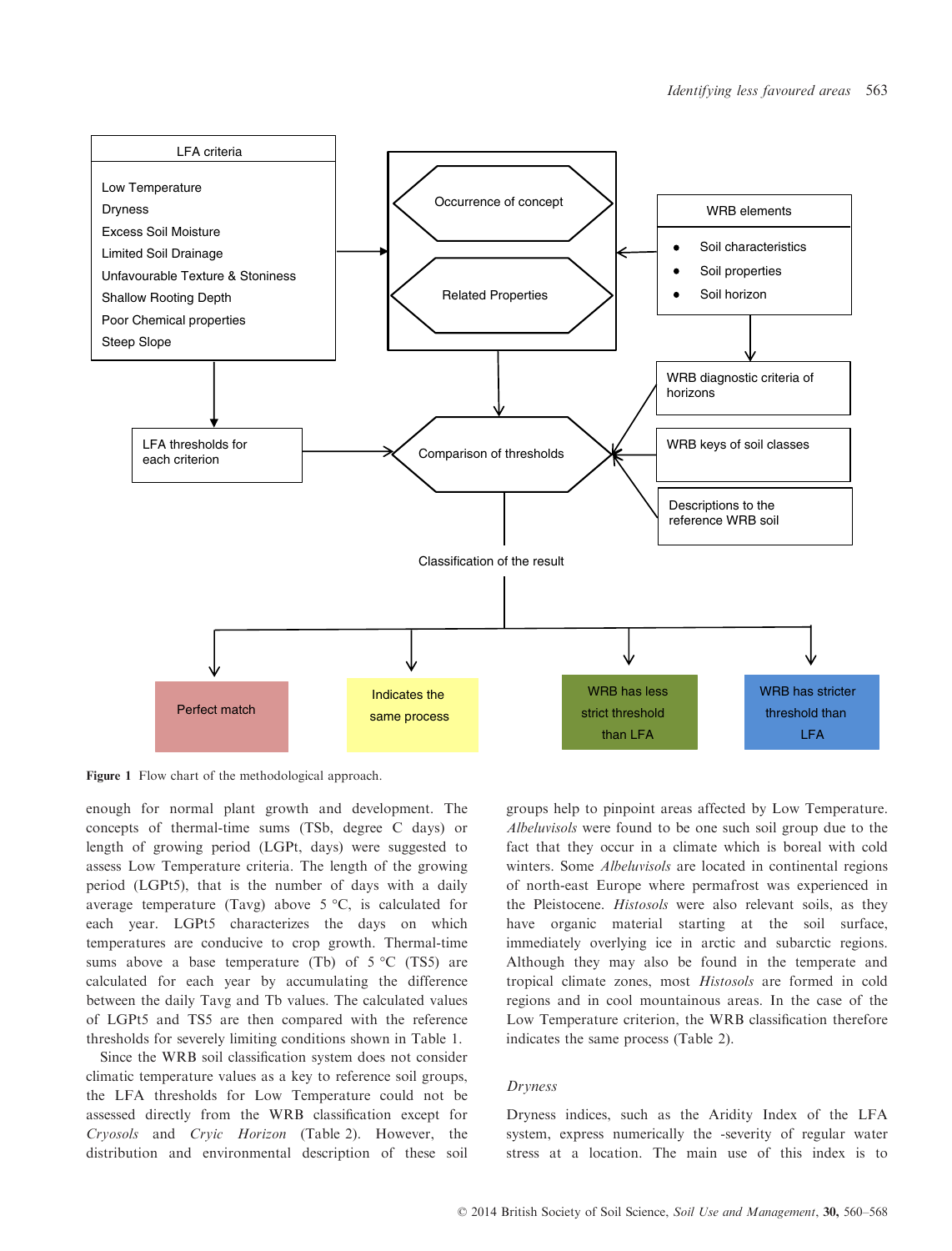# 564 H. E. Erdogan & T. Toth

| LFA criterion                         | LFA threshold                                                                                                                                                                                              | Relevant WRB elements &<br>classes                                                                            | Relevant WRB diagnostic criteria                                                                                                                                                                                                                                                                                                                                                                                                      |
|---------------------------------------|------------------------------------------------------------------------------------------------------------------------------------------------------------------------------------------------------------|---------------------------------------------------------------------------------------------------------------|---------------------------------------------------------------------------------------------------------------------------------------------------------------------------------------------------------------------------------------------------------------------------------------------------------------------------------------------------------------------------------------------------------------------------------------|
| Climate                               |                                                                                                                                                                                                            |                                                                                                               |                                                                                                                                                                                                                                                                                                                                                                                                                                       |
| Low temperature<br><b>Dryness</b>     | $LGPt5 < 180$ days<br>$P/PET \leq 0.5$                                                                                                                                                                     | Histosols, Albeluvisols<br>Aridic properties, Durisols,<br>Calcisols, Gypsisols<br>Solonchaks                 | • Located in continental regions that had permafrost<br>in the Pleistocene of northeast Europe<br>• A number of properties in surface horizons of<br>soils occurring under arid conditions.<br>· Soils in arid and semi-arid environments.<br>· Soils with substantial accumulation of secondary<br>lime in hilly land in arid and semi-arid regions.<br>· Soils with gypsum, located in the driest parts<br>of the arid climate zone |
| Climate and soil                      |                                                                                                                                                                                                            |                                                                                                               |                                                                                                                                                                                                                                                                                                                                                                                                                                       |
| Excess soil moisture                  | $\geq$ 230 days at or above field<br>capacity                                                                                                                                                              | Gleyic colour pattern,<br>Umbrisols, Gleysols,<br>Histosols, Albeluvisols                                     | · No soil moisture deficit<br>• High soil moisture conditions during the year                                                                                                                                                                                                                                                                                                                                                         |
| Soil                                  |                                                                                                                                                                                                            |                                                                                                               |                                                                                                                                                                                                                                                                                                                                                                                                                                       |
| Limited soil drainage                 | Wet within 80 cm from the<br>surface for over 6 months, or<br>wet within 40 cm for over<br>11 months OR Poorly or<br>very poorly drained soil OR<br>Gleyic colour pattern within<br>40 cm from the surface | Gleyic colour pattern, Stagnic<br>colour pattern, Solonetz,<br>Gleysols, Stagnosols,<br>Solonchaks, Histosols | · Based on soil colour variations, at least temporarily<br>saturated with surface water, unless drained,<br>· Soils in flat lands with impeded vertical and lateral<br>drainage.<br>· Wetland soils that, unless drained, are saturated<br>with groundwater<br>• Soils with a perched water table showing<br>redoximorphic features caused by surface water.<br>• In low lying areas with a shallow water table                       |
| Unfavourable texture<br>and stoniness | $\geq$ 15% of topsoil volume is<br>coarse material, including<br>rock outcrop, boulder OR                                                                                                                  | Episkeletic                                                                                                   | $\bullet$ In the case of $>40\%$ gravel or other coarse<br>fragments in top soil                                                                                                                                                                                                                                                                                                                                                      |
|                                       | Topsoil texture class of sand,<br>loamy sand defined as: silt%<br>+ $(2 * \text{clay})$ % $\leq 30\%$ OR                                                                                                   | Tephric material, Arenosols                                                                                   | • Tephric blown sand OR a weighted average texture<br>of loamy sand or coarser                                                                                                                                                                                                                                                                                                                                                        |
|                                       | Topsoil texture class is heavy<br>clay $(\geq 60\%$ clay) OR<br>Organic soil (organic matter<br>$\geq$ 30%) of at least 40 cm OR                                                                           | Vertisols, Acrisols, Luvisols<br>Histic horizon, Histosols                                                    | • Heavy clay soils OR Low/high base status, low/<br>high-activity clay<br>$\bullet$ In the case of topsoil with $>20\%$ Organic Carbon<br>content                                                                                                                                                                                                                                                                                     |
|                                       | Topsoil texture class of clay,<br>silty clay, sandy clay and<br>vertic properties within<br>100 cm of the soil surface                                                                                     | Vertic properties, Vertisols                                                                                  | • In the case of topsoil with $> 30\%$ clay and<br>slickensides or wedge-shaped aggregates                                                                                                                                                                                                                                                                                                                                            |
| Shallow rooting depth <30 cm          |                                                                                                                                                                                                            | Leptosols                                                                                                     | •>40% gravel or other coarse fragments averaged<br>over a depth of 50 cm from the soil surface.<br>• Limitation of depth by continuous rock within<br>25 cm of the soil surface                                                                                                                                                                                                                                                       |
| Poor chemical<br>properties           | Salinity: $>4$ (dS/m) in topsoil<br>Sodicity: >6 ESP in topsoil                                                                                                                                            | Salic horizon, Solonchaks<br>Natric horizon, Solonetz                                                         | $>15$ dS/m (if it is in the topsoil)<br>$>15$ ESP (if it is in the topsoil)                                                                                                                                                                                                                                                                                                                                                           |
|                                       | Soil Acidity: $pH \le 5$ (in water)                                                                                                                                                                        | Thionic horizon, umbric<br>horizon, Acrisols,<br>Albeluvisols, Anthrosols with<br>plaggic horizons, Fluvisols | • Acid reaction (pH $\le$ 5.5),<br>• Shallow, horizontal rooting pattern in the absence<br>of a physical barrier                                                                                                                                                                                                                                                                                                                      |
| Terrain                               |                                                                                                                                                                                                            |                                                                                                               |                                                                                                                                                                                                                                                                                                                                                                                                                                       |
| Steep slope                           | $> 15\%$                                                                                                                                                                                                   | Leptosols                                                                                                     | • Mostly land occurring at high or medium altitude<br>and with strongly dissected topography                                                                                                                                                                                                                                                                                                                                          |

## Table 2 Correlation between thresholds for delineating LFA and WRB, 2006 Soil Classes

 $\boxed{\Box}$ ), Indicates the same process;  $\boxed{\Box}$ ), Perfect match;  $\boxed{\Box}$ ), Less strict threshold than LFA;  $\boxed{\Box}$ ), Stricter threshold than LFA.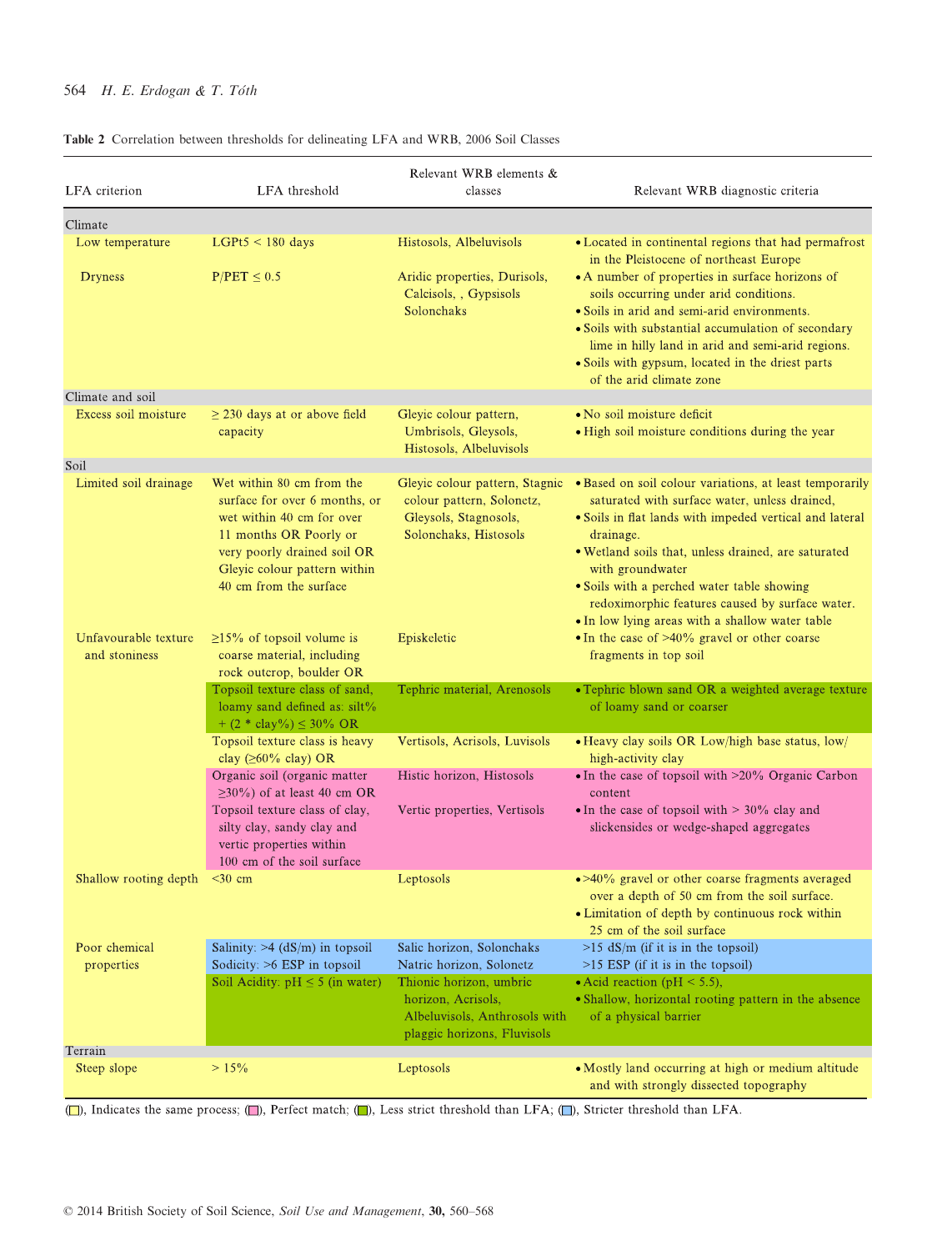delineate areas affected by water stress at various levels of severity. In the assessment procedure, a full time-series of meteorological data is used to calculate the probability of occurrence at each location. Severe conditions correspond to UNEP Aridity Index values of  $\leq 0.5$ , which hamper crop and pasture growth and reduce production opportunities. If the probability of exceeding the severe limit (UNEP Aridity Index  $\leq 0.5$ ) in an area occurs more than 20% of the time (i.e. this constraint occurs in at least 7 yrs out of 30), then the area is considered to be severely affected by excessively dry climatic conditions. Only with supplementary water supplies, such as irrigation, can normal crop and pasture growth be ensured in such areas.

In the WRB, on the other hand, the aridic properties were considered as characteristic features of dry conditions. The presence of Solonchaks, Gypsisols, Durisols and Calcisols may suggest the occurrence of dry conditions, since these Reference Soil Groups are characterized by accumulations of less soluble or soluble substances under conditions of high evaporation, like those encountered in closed basins in warm to hot climates with a well-defined dry season, as in arid zones. In the case of the Dryness criterion, the WRB classification indicates the same process (Table 2).

#### Excess soil moisture condition

Soil moisture is an important interface between agriculture and the environment. The 'Excess Soil Moisture Condition' of LFA system was defined as the duration of the period (measured in days) when soil moisture contents are at or larger than field capacity 'wet season'. For the assessment of the Excess Soil Moisture condition in soils, it was suggested that a classical water mass-balance model with a daily time step, calculating soil moisture status from the cumulative balance of precipitation and soil water removal through evapo-transpiration and percolation, and taking into account the antecedent soil moisture conditions, should be used to assess the duration of the saturated soil period.

The climatic water balance is one of the key elements of the Excess Soil Moisture Condition. Although it is hard to delineate this information from WRB, some clues can be found from the gleyic and stagnic colour patterns, which indicate that the soils may be over the field capacity or at zero water deficit during a long period of the year. Umbrisols, Gleysols and Histosols may indicate excess soil moisture, as these soils occur in humid climates with no moisture deficit. Furthermore, Albeluvisols may be selected because of their drainage problems and because of the climate, with frost during long winters. In the case of the Excess Soil Moisture Condition, the criterion WRB classification indicates the same process (Table 2).

#### Limited soil drainage

Poor drainage reduces the space available for the gaseous phase, in particular gaseous oxygen, in the rooting zone (Table 1). It increases the incidence and severity of soilborne pathogens and makes tillage impossible. Soil drainage class refers to the maintenance of the gaseous phase in the soil pores by the removal of water. The Limited Soil Drainage threshold of the LFA system was designed to identify soils on which farming operations for adapted crops are possible, but with severe yield reductions due to late planting or poor tillage, crop damage by transient anoxic conditions or plant pathogens resulting from poor drainage. Soil drainage is limiting if the soil is classified as poorly or very poorly drained, as defined by the Soil Survey Division Staff (1993, pp. 98–99).

The WRB defines several soil properties which are directly related to poor drainage, namely gleyic and stagnic features (Table 2), which are characteristic of the Reference Soil Groups Gleysols and Stagnosols. Other soil groups are also associated with poor internal drainage, for example (i) Solonchaks in low-lying areas with a shallow saline water table, (ii) Solonetz soils in flat lands with impeded vertical and lateral drainage, (iii) Histosols with a shallow water table. In the case of the Limited Soil Drainage criterion, the WRB classification indicates the same process (Table 2).

#### Unfavourable soil texture and stoniness

These features affect workability (ease of tillage), water infiltration, runoff and water movement within the soil (both down and up). Soil texture as a criterion refers to the particle size distribution of the soil. The LFA thresholds for severely limiting conditions were identified as (i) more than 15% volume made up by coarse fragments (>2 mm) of any kind in the topsoil or (ii) the dominant texture class (fine earth e.g.  $\leq$ 2 mm) in the rooting zone is (ii<sub>a</sub>) sand or loamy sand [silt% + (2 \* clay%)  $\leq 30\%$ ] or (ii<sub>b</sub>) heavy clay (>60%) clay) or (iii) organic soil defined as having an organic matter (>30%) layer of more than 40 cm either extending down from the surface or taken cumulatively within the upper 80 cm of the soil, (iv) texture classes of clay, silty clay or sandy clay with *vertic* properties as defined by the WRB (FAO-IUSS-ISRIC, 2006).

The LFA threshold for Coarse Materials was estimated using the definition of formative elements for second-level units of the WRB. Episkeletic property is identified as more than 40% gravel or other coarse fragments, may be representative of some of the lands in the LFA category facing severe constraints (more than 15% of topsoil volume is coarse material). The identification of Episkeletic property is an indication of the LFA threshold for coarse material, but is not sufficient for a full estimation. In the case of the Coarse Material criterion, the WRB classification indicates the same process (Table 2).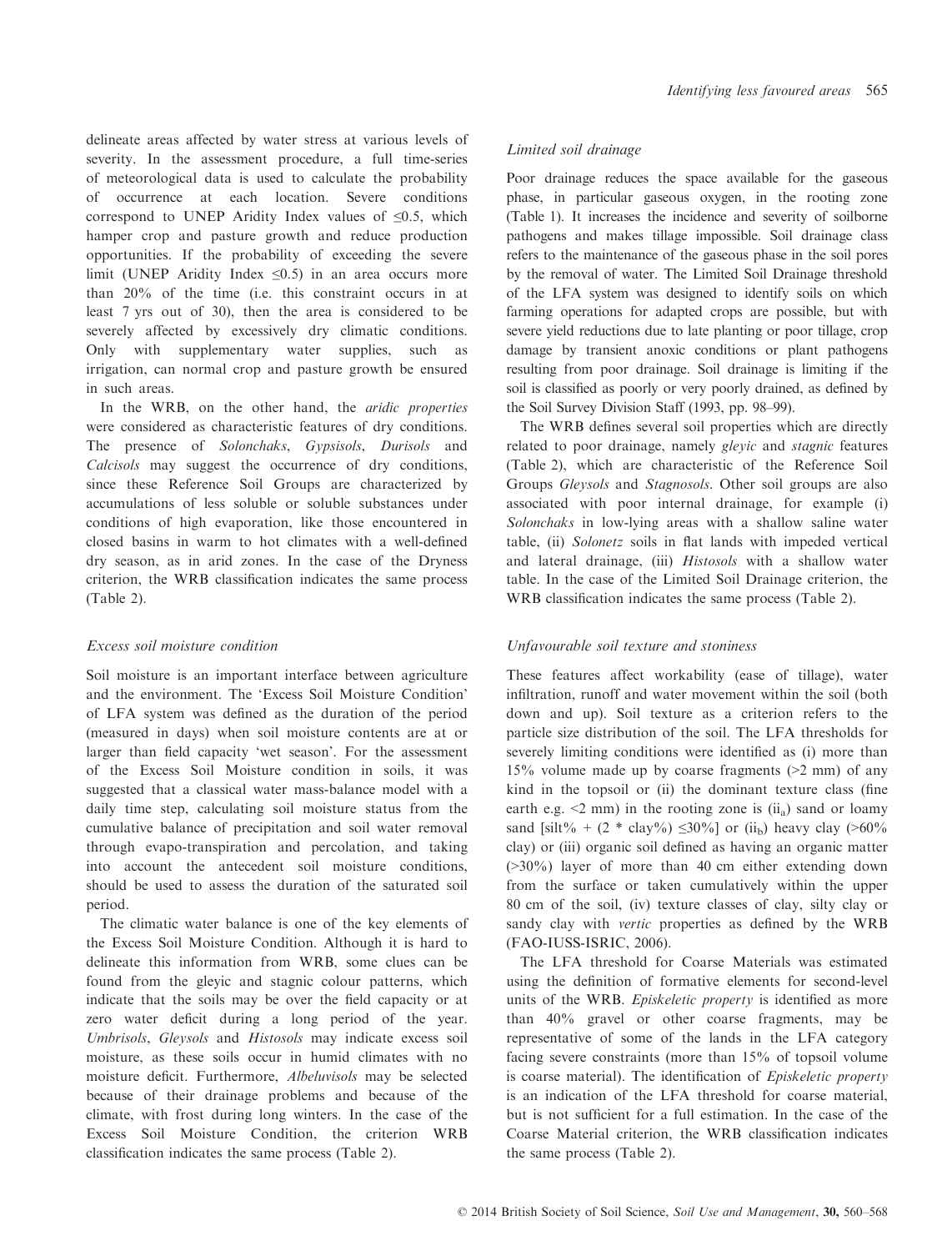Tephric material, that is tephric blown sand, is generally associated with Arenosols, which have the weighted average texture of loamy sand or coarser, and indicates that the soil may reach the possible LFA threshold for sand or loamy sand. In the case of the Coarse Texture criterion, the WRB has a less strict threshold than LFA.

Heavy Clay (more than 60% clay content) is an LFA criterion. In WRB, the argic horizon has been defined as a subsurface horizon with distinctly higher clay content than the overlying horizon. Soil groups such as Acrilsols and Luvisols, which contain an argic horizon, may be representative of heavy clay. In certain cases, the high clay content may be due to illuviation. In the case of the Heavy Clay criterion, the WRB classification indicates the same process (Table 2).

According to the definition used for delimiting the Organic Soil criterion of LFA, *Histosols* with an organic carbon content of 20% or more qualify, but this WRB classification of Histosols only requires a 40-cm thick layer of organic material within 1 m, whereas in the definition given in LFA point iii) it is required within 80 cm. Therefore, a few soils with buried organic matter might not qualify according to the LFA definition above, but would still be defined as Histosols in WRB. In the case of the Organic Soil criterion, there is a perfect match between WRB and LFA.

The LFA threshold for the texture class of clay, silty clay, or sandy clay with vertic properties defined by the WRB (FAO-IUSS-ISRIC, 2006) must have either: (i)  $\geq 30\%$  clay throughout a thickness of at least 15 cm and one or both of the following characteristics: (a) slickensides or wedgeshaped aggregates or (b) cracks  $\geq 1$  cm wide that open and close periodically or (ii) a coefficient of linear expansion (COLE) of 0.06 or more averaged over a depth of 100 cm from the soil surface. In the case of the Vertic Properties criterion, there is a perfect match between WRB and LFA.

#### Shallow rooting depth

Roots are important for plants as they act as physical anchors and also extract soil-bound water and nutrients. For annual grain crops and grasses, the anchoring function does not require great depth. However, water is rapidly exhausted from shallow depths by the growing plant. Physical limitations to rooting depth are also impediments to normal tillage, so if plant roots cannot grow easily, it is unlikely that the plough can cut easily into the soil. The LFA threshold designated the severely limiting physical rooting depth as <30 cm.

Any proportion of rock outcrops or boulders within 15 cm of the surface and the physical rooting depth (<30 cm) has been defined in the LFA classification as a severe limitation for agriculture. The presence of WRB Reference Soil Group Leptosols, which have continuous rock within 25 cm of the soil surface, indicates severe constraints in terms of rooting depth and rock outcrops. In most cases, Episkeletic property may also be an indicator of rock outcrops. In the case of the Shallow Rooting Depth criterion, the WRB classification indicates the same process (Table 2).

#### Salinity (Poor chemical properties)

Soil salinity is the cause of significant losses of productivity, with some land taken entirely out of production. It generates several problems with regard to agriculture (i) making it difficult for plants to extract water from the altered soils, (ii) damaging the soil structure and increasing the content of toxic substances that may be limiting to plant growth (iii) and lead to more serious soil erosion, both by wind and by water, due to worsening soil structure and reduced vegetation cover. Salinity was defined as the presence of soluble salts in the land surface, in soil or rocks, or dissolved in water and it refers to the total amount of soluble salts in the soil. Although the crop response to soil salinity is crop specific, overall there are good arguments to accept the identified threshold as  $>4$  dS/m (Huber *et al.*, 2008) in LFA system.

The soil categories in the WRB that can be used for indicating severe salinity constraints on natural saline soils are Solonchaks and salic and petrosalic soils, which are completely in line with the LFA soil Salinity criteria, which require only 4 dS/m compared with 15 dS/m required by the WRB, if these values occur in the top soils. In the case of the Salinity criterion, the WRB has a stricter threshold than LFA.

#### Sodicity (Poor chemical properties)

Soil sodicity has two main effects on soils that indirectly influence agricultural production: (i) water may not be able to drain off, leading to waterlogging at the surface on flatter land; (ii) topsoil erodibility may increase, in which case sodic top soils are subject to dust storms in dry regions, while on sloping land, they are also subject to water erosion, which means that important fertile topsoil is lost from agricultural land. Sodicity has been defined as a characteristic of land in which the proportion of adsorbed sodium in the soil clay fraction is too high for plants to develop or survive. The threshold has been set to exchangeable sodium percentage (ESP) >6 because of the effect of high sodicity on the yield, chemical composition, protein and oil content, and because the uptake of nutrients is severely limited above this level (Huber et al., 2008).

According to the WRB classification, soils having a high content of exchangeable Na are classified as Solonetz, natric soils or sodic soils, so these categories can be used to indicate severe sodicity constraints if the soil salinity occurs in the topsoil. However, the WRB definition requires an ESP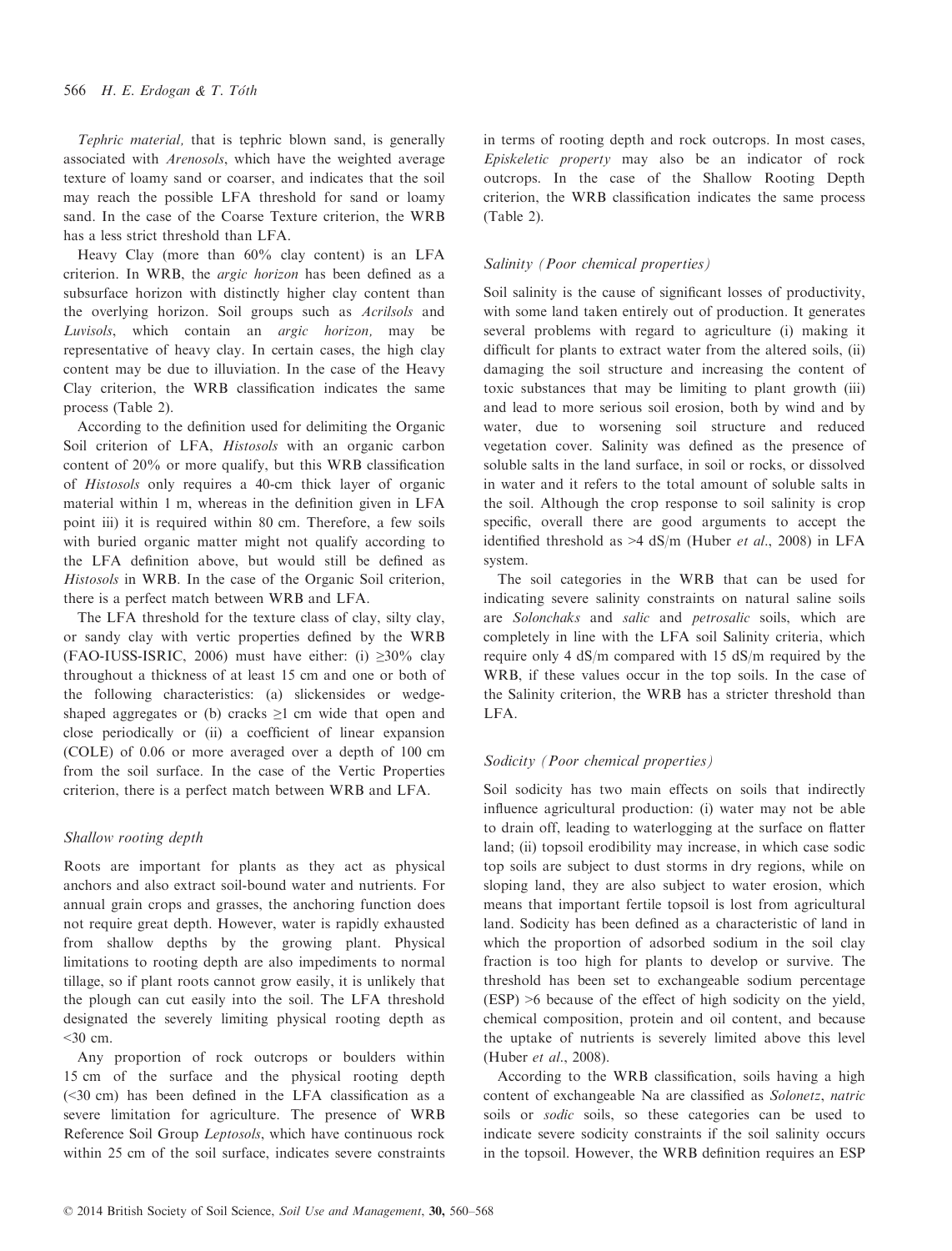value higher than 15, so in the case of the Sodicity criterion, the WRB has a stricter threshold than LFA.

#### Soil acidity (Poor chemical properties)

The threshold for the Soil Acidity criterion of LFA was defined as topsoil with pH values of <5.0, severely impeding crop growth and having a negative impact on nutrient availability.

In the WRB, the definition of the thionic horizon definitely satisfies the LFA Soil Acidity criterion, being an extremely acid subsurface horizon with a pH of <4 (1:1 in water). Most umbric horizons, having an acid reaction pH  $[H_2O, 1:2.5]$  of less than about 5.5, may also be clear indicators of the LFA Soil Acidity criterion. Acrisols, with strongly weathered acid soils, *Albeluvisols*, with high clay illuviation, and *Fluvisols*, with a Thionic horizon, can also be used for assessing the correspondence with the LFA Soil Acidity criterion. In the case of the Soil Acidity criterion, the WRB has a less strict threshold than LFA.

#### Steep slope

Slope as such has little or no direct influence on the yield of crops. However, the steeper the slope the more difficult it becomes to manage the land and to grow crops. It is also associated with shallower soils in general and with a higher risk of soil erosion and landslides. Slopes above 15% have been accepted as the threshold which poses severe limitations for mechanized cultivation and necessitates the use of specific equipment.

In general, slope can be determined from neighbouring altitude data using numerical algorithms. The presence of the WRB Reference Soil Groups Regosols and Leptosols can be used to assess the LFA slope criteria in the case of soils located in mountainous terrain or for land at high or medium altitude with strongly dissected topography. In the case of the Steep Slope criterion, the WRB classification indicates the same process (Table 2).

#### **Conclusions**

The thresholds for the Climate and Terrain criteria of LFA have been defined using numerical limits. However, the definitions in the WRB classification involve diagnostic horizons, and the characteristics of soil groups according to our understanding of soil-forming processes under different climate and terrain conditions. It was concluded that the WRB classification could be used, but that there are limits to how well these estimate the LFA criteria for climate and terrain constraints.

There is no single answer to how to assess soil criteria appropriately in a common framework on a European scale.

Various classification systems exist, focussing on different properties of the soils, which are represented in various ways, according to the national and regional characteristics, needs and purposes of the respective countries (Jones et al., 2005). The LFA criteria for soil constraints such as Salinity, Sodicity, Organic Soil and Vertic Properties were clearly indicated by the WRB soil categories as these constraints are closely related to particular soil categories. Other criteria, such as Coarse Material, Heavy Clay, etc., could not be estimated easily by WRB, as they are not so closely related to particular soils.

The results of this research provide a scientifically sound basis for the correlation between the WRB soil classification and the biophysical criteria for delineating less favoured areas, with poor soil productivity or climatic conditions. One reason for the creation of the WRB was to provide a communication tool for different applications in related fields such as agriculture and the international use of pedological data not only by soil scientists but also by other users of soil and land information. However, WRB has limitations in the estimation of LFA criteria, as its overall aim was to classify soil groups, rather than focussing on limitations to agricultural production. It is best suited for delineating areas affected by agricultural handicaps related to Salinity, Sodicity, Organic Soil and Vertic Properties.

The category 'WRB and LFA thresholds match perfectly' in Table 2 shows that the WRB can be directly applied for the delineation of LFA areas constrained by Organic Soil and Vertic Properties. The category 'WRB has a stricter threshold than LFA', established for the Salinity and Sodicity criteria, means that the WRB is also applicable directly, but larger areas are delineated on the basis of the LFA criteria. The category 'WRB has less strict thresholds than LFA' in Table 2 is useful for locating regions where further analysis could delineate LFAs. The category 'WRB thresholds and LFA criteria indicate the same process' gives only a broad indication for the delineation of the LFA areas.

#### Acknowledgements

This study was carried out when the authors were working employed by the European Commission, Joint Research Center, Ispra, Italy. The second author acknowledges funding from the Hungarian National Science Foundation (OTKA), Grant No. NN79835. The authors are grateful for the useful comments of the anonymous reviewers of the manuscript.

#### References

Boettcher, K., Terres, J.-M., Ramos, F. & Aloe, A. 2008. Assessment of criteria for the identification of natural (soil and climate) handicaps to agriculture in Europe – Spatial assessment, Pan-European maps. Office for Official Publications of the European Communities, Luxembourg. p. 54.